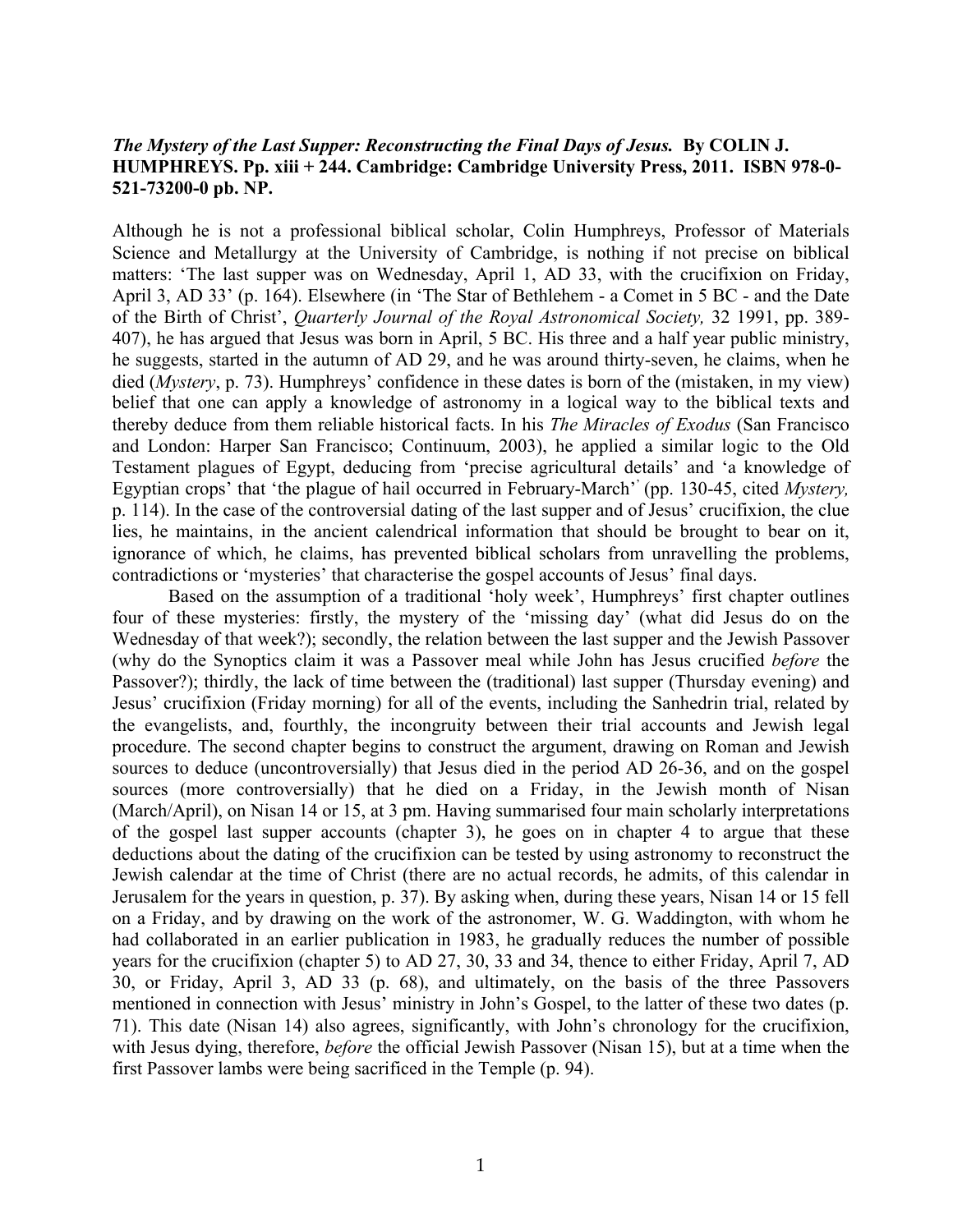In his sixth chapter, Humphreys solicits support for his final decisive date (Friday, April 3, AD 33) by taking a slightly different tack. Asserting (against any such claim in the gospel accounts but in view of Peter's speech in Acts 2.20, 'the sun shall be turned into darkness and the moon into blood') that a lunar eclipse took place on the evening of the crucifixion, he enlists the aid of Waddington again to prove that the only lunar eclipse visible from Jerusalem at Passover time in the period AD 26-36 was, apparently, on Friday, April 3, AD 33 (p. 90).

If John's version of events is correct, then, are the Synoptic evangelists in error in claiming that the last supper was a Passover meal, or was Jesus using a different calendar from the official Jewish one? In his next four chapters, Humphreys takes up the question of these ancient calendars and, in a considerable tour de force, comes up with a putative solution that somehow manages to remove all of the discrepancies existing between the gospel accounts. He dismisses (in chapter 7) the view of Annie Jaubert (and of Pope Benedict XVI) that Jesus used the solar calendar of Qumran for his last supper Passover (an event which would have taken place on the Tuesday of 'Holy Week'), claiming, on the basis of the astronomical evidence, that, in AD 33, Passover in the Qumran calendar fell *after* Passover in the official Jewish calendar (p. 107). Instead, he claims, it is ancient Egypt (chapter 8) that holds the clue to solving the problem of the last supper, for, contrary to the official Jewish lunar calendar operative at the time of Christ, which had been adopted by Judean Jews when in exile in Babylon, there existed a pre-exilic calendar established by Moses on the basis of an existing Egyptian religious lunar calendar but modified so that the first month of the year (Abib later changed to Nisan) was in the spring (March-April) in line with the Exodus, which the Passover celebrated (p. 122).

Both these calendars were lunar calendars but they had essential differences. The new day in the official Jewish lunar calendar began at sunset, the new month starting in the evening with the first *visibility* of the lunar crescent. By contrast, the new day in this pre-exilic (Egyptian) lunar calendar began at sunrise, and the new month started in the morning with the first *invisibility* (at conjunction) of the lunar crescent. According to the Hebrew Bible, the Passover lambs were killed on the fourteenth day of the first month of the Jewish New Year and eaten in the evening. The calendrical difference in an evening-to-evening as opposed to a morning-to-morning day meant that, according to the official Jewish calendar, the sacrifice of the first lambs would have taken place on Nisan 14 and the Passover meal on Nisan 15, but in this 'lost calendar of ancient Israel' (chapter 9), the pre-exilic calendar, both events would have taken place on Nisan 14. It is the use of both of these calendars that explains the inconsistencies in Passover reckoning to be discerned, he claims, in Exodus and Ezekiel, on the one hand, and Leviticus and Numbers, on the other, and it is this double dating for the Passover meal, he suggests, that provides a solution to the discrepancies between the Synoptic and Johannine accounts of the last supper (p. 130).

Humphreys' alternative pre-exilic calendar was used in Israel, he maintains, at the time of Jesus, and he adduces evidence for such use among the Samaritans, at least some Essenes, the Zealots, and (possibly) some Galileans (chapter 10). More importantly, he contends (chapter 11) that 'Jesus used a calendar with a sunrise-to-sunrise day, in which the Passover meal was prepared on Nisan 14 and the meal was eaten that same night, still Nisan 14' (p. 156), and so Mark's famous contradiction (14.12) equating 'the first day of the Feast of Unleavened Bread' [Nisan 15] with the day 'when it was customary to sacrifice the Passover lamb' [Nisan 14] should be taken at face value, as should John's statements regarding the last supper. All are consistent, since the Synoptics and the Fourth Gospels are using different calendars. The Synoptic evangelists are using the pre-exilic calendar, with its sunrise-to-sunrise day, and the last supper is a genuine (if not the official) Passover meal, and John is using the official Jewish calendar, with its sunset-to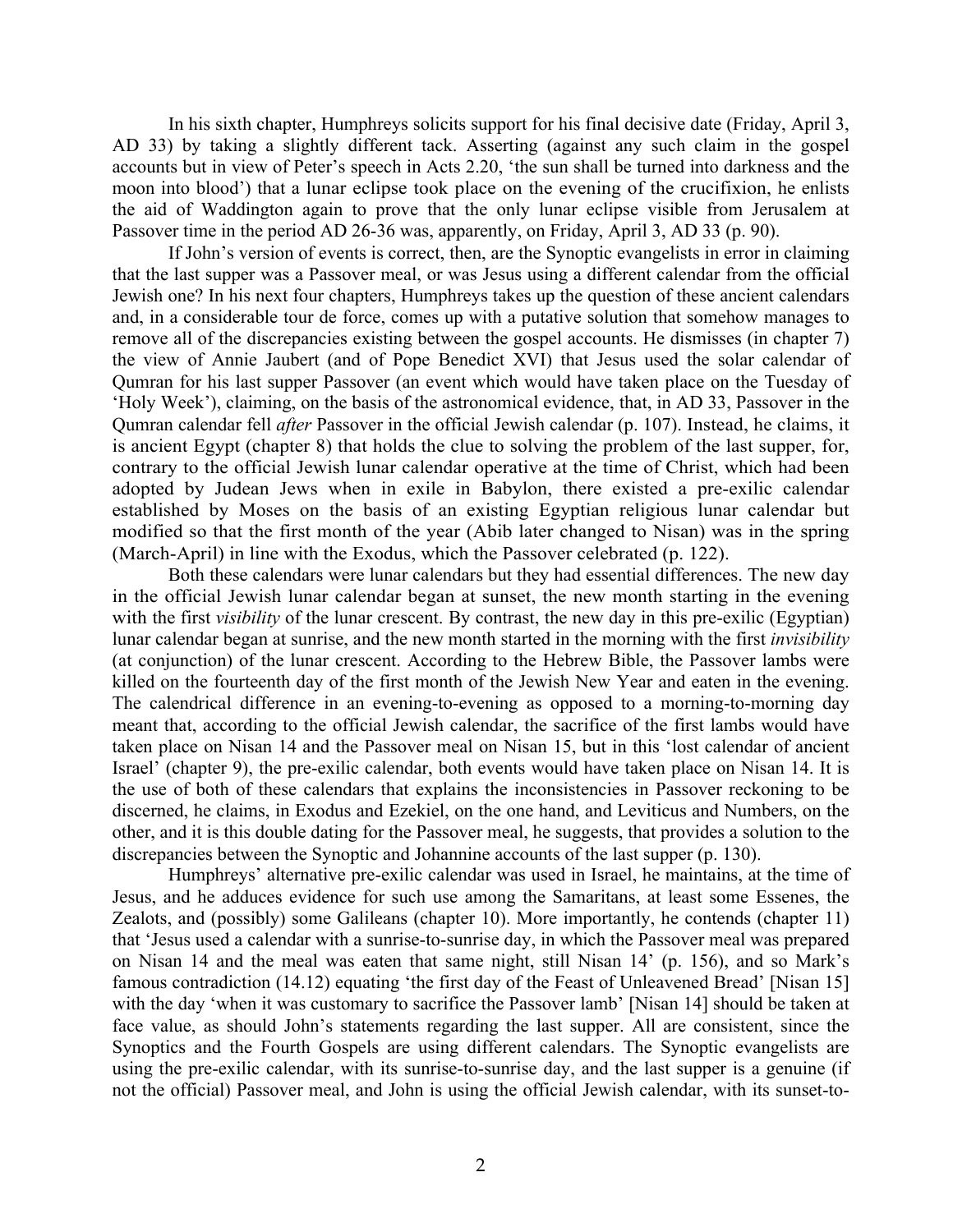sunset day, and the last supper, the Jewish and Roman trials, and the crucifixion of Jesus are all *before* the official Passover meal (p. 167).

If Jesus celebrated the Passover at a different time from its official Jewish celebration, when did this take place? Here Humphreys makes his most controversial suggestion: it was on the Wednesday evening, April 1, AD 33, the 'missing day' of Holy Week (p. 164). In a fresh analysis of the gospel accounts (chapter 12) he plots out the sequence of events for every day, paying particular attention to their timing, and in so doing, not only produces a new chronology that claims to reconcile their divergent elements (it could now, one notes, be 'fully consistent with the legal rules in the Mishnah', p. 173), but, not unsurprisingly, comes up with some novel contentions or even some new 'traditions'; for example, the main Sanhedrin trial started at daybreak on the Thursday morning, Jesus spent Thursday evening in prison, the Sanhedrin's confirmation of Jesus' death sentence took place at daybreak on Friday, the trial by Pilate and his crucifixion immediately thereafter. Chapter 13 sums up the argument and offers a new reconstruction of the final days of Jesus.

Humphreys' book has clearly a number of strengths. Didactic in style, it is precise and lucid, well organised in terms of its presentation and cogent in its argumentation. It sharply identifies a number of the problems connected with the gospel accounts of the last supper, trial and crucifixion of Jesus, and exposes some of the weaknesses in hitherto proffered solutions. It provides the reader with some fascinating calendrical information on the construction by ancient societies of their days, months and years, on their respective use of lunar or solar calendars, on intercalary or 'leap' months or years, or on the specific Julian or Gregorian calendars. As a biblical scholar, I was very grateful for such information.

The book, however, has some glaring weaknesses, and here I speak as a biblical scholar and not as one with astronomical or calendrical expertise. A number of the reservations that initially spring to mind with regard to the accuracy of astronomical calculations related to the Jerusalem of the past (problems created by weather and climatic conditions, the uncertainty posed by the possibility of intercalary days, months, years, etc.) as well as their application to the biblical texts, are taken up and refuted by Humphreys. Humphreys' logic may be impeccable (for the argument, he consulted an eminent London barrister, skilled in assessing evidence), but the premises on which it is based are unsound. The book reminded me, indeed, of one that I read as an theology undergraduate at Glasgow University in the 1960s, Frank Morison's *Who Moved the Stone*, first published in 1930, countlessly reprinted and much beloved by conservatives for its 'logical' arguments for the resurrection of Jesus. Like Morison's book, it accepts the New Testament accounts at face value, and uses their unexamined historicity as grist for its mill, whether it be the three different Passovers in John (2.23; 6.4; 19.4; see p. 71), the speech by Peter in Acts (2.14 ff., esp. 2.20; see chap. 6) or the death of Jesus 'at the ninth hour' by Matthew (27.46; see p. 22).

It assumes in particular the historicity of the gospels' 'Holy Week', whose separate day schema, first adumbrated in Mark's Gospel, is an artificial as well as an inconsistent construction. As I pointed out, in my first book, *The Barren Temple and the Withered Tree: A Redaction-Critical Analysis of the Cursing of the Fig-Tree Pericope in Mark's Gospel and Its Relation to the Cleansing of the Temple Tradition* (1980; reprint 2015, London: Bloomsbury), the initial threeday structure found in chapter 11 is occasioned by the purely redactional linkage of the extraneous fig-tree story with the triumphal entry and cleansing of the temple traditions, and is not a chronology upon which one can base any historical reconstructions.